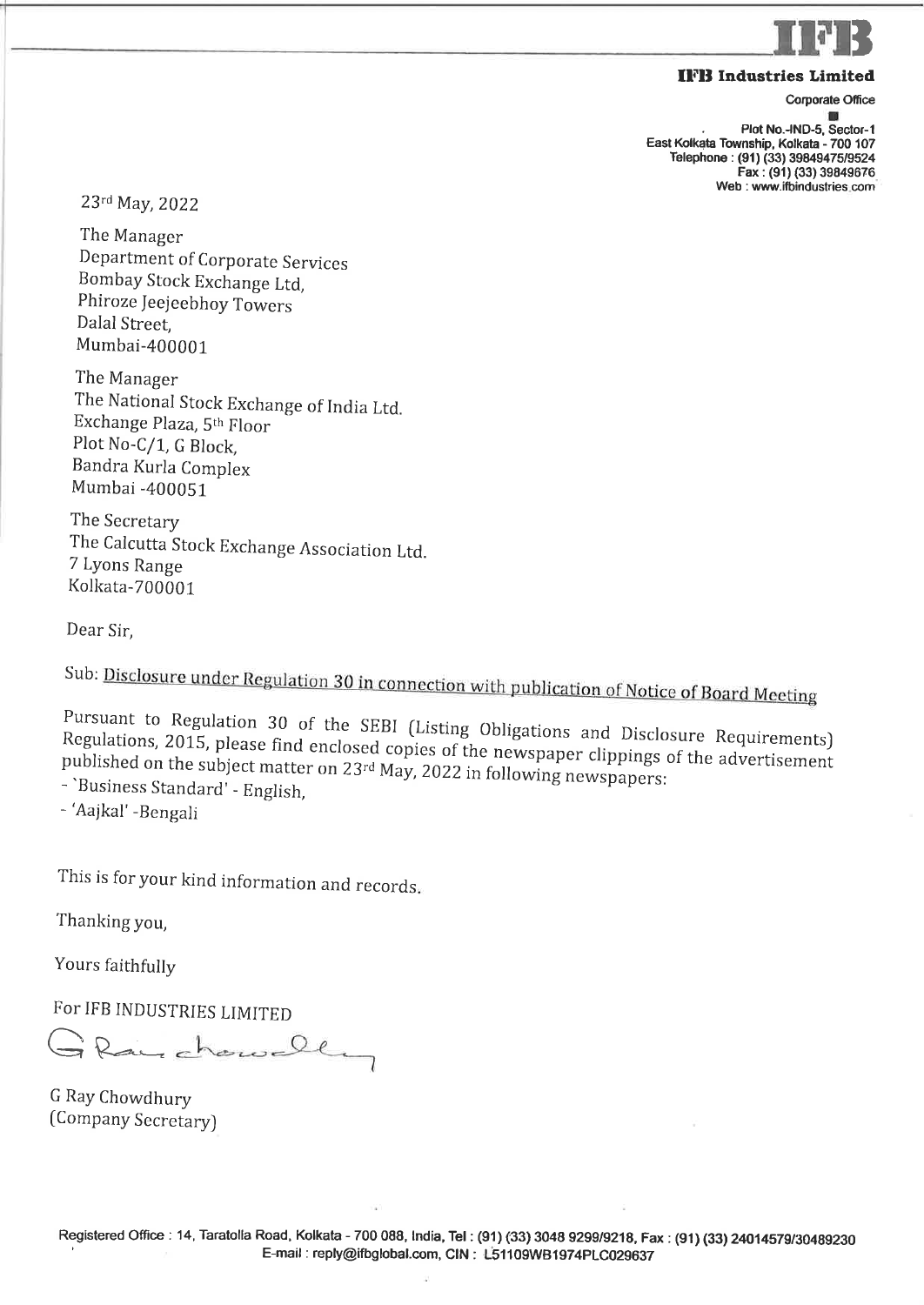Business Standard KOLKATA | MONDAY, 23 MAY 2022

|                                                                                                                                                                                                                                                                                                                                                                                                                                                                                                                                                                                                                                                                            | Corporate Identity Number : U67120MH1994PLC2B6057 |                                                             |                                              |                                      |                                              | 23A N 5. Road Room No 31 Pm Floor,<br>Kollara 200001 Pm - 035 4602 5371<br>helpetstepskap@gmal.com<br>www.nalasetateeb.com<br>NOTICE OF BOARD MEETING                                                                                                                                        |                                                                |
|----------------------------------------------------------------------------------------------------------------------------------------------------------------------------------------------------------------------------------------------------------------------------------------------------------------------------------------------------------------------------------------------------------------------------------------------------------------------------------------------------------------------------------------------------------------------------------------------------------------------------------------------------------------------------|---------------------------------------------------|-------------------------------------------------------------|----------------------------------------------|--------------------------------------|----------------------------------------------|----------------------------------------------------------------------------------------------------------------------------------------------------------------------------------------------------------------------------------------------------------------------------------------------|----------------------------------------------------------------|
| Regd Off: Edelwerss House, Off. C S.T. Road, Kalina, Mumbai 400 098<br>Tel: +91-22-4009-4400   Website: https://edelweissinvestinent edelweissfin com                                                                                                                                                                                                                                                                                                                                                                                                                                                                                                                      |                                                   |                                                             |                                              |                                      |                                              |                                                                                                                                                                                                                                                                                              | Notice is a<br>to Negulati<br>67 of the S<br><b>Disclasure</b> |
| Financial Results for the quarter and year ended March 31, 2022                                                                                                                                                                                                                                                                                                                                                                                                                                                                                                                                                                                                            |                                                   |                                                             |                                              | (6 in Croses, except per share data) |                                              |                                                                                                                                                                                                                                                                                              | 2015, a me<br>at iFN ledi<br>on Saturd                         |
|                                                                                                                                                                                                                                                                                                                                                                                                                                                                                                                                                                                                                                                                            | March<br>31, 2022<br>(Audiled)                    | Quarter emped<br><b>Dacember</b><br>31, 2021<br>(Unaudiled) | March<br>31, 2021<br>(Audited)               | March<br>31, 2022<br>(Audiled)       | Year unded<br>March<br>31, 2021<br>(Audited) | The state of the state of the state of the state of the state of the state of the state of the state of the state of the state of the state of the state of the state of the state of the state of the state of the state of t<br>31st March, 2022, and to consider other<br>business if any | Standalone<br>Monulls of I<br>and financi<br>3022 testid       |
| 1 Total income from operations                                                                                                                                                                                                                                                                                                                                                                                                                                                                                                                                                                                                                                             | 110.59                                            | 54.33                                                       | 81.65                                        | 388 33                               | 200.59                                       | Please be also advised that in accordance                                                                                                                                                                                                                                                    | The inform<br>is also ava<br>wobside wy<br>Glau urt the        |
| 2 Net Profit / (Loss) for the period/year foelore Tax.<br>Exceptional and/or Extraordinary items)                                                                                                                                                                                                                                                                                                                                                                                                                                                                                                                                                                          | 13.27                                             | 8.81                                                        | 11.93                                        | 59.07                                | 18.55                                        | Film Code of Central for Prevention of<br>sith Code of Central for Prevention of<br>sith State Tradeg east with SED (Previous of the State Tradeg) Regulations, 2015 the<br>sith sith for the Concern and Central Central Central fit a                                                      | de. Bomb<br>www.bsel<br>Stock Lix<br>www.nastr                 |
| Net Profit / (Loss) for the period'year before Tax<br>(after Exceptional and or Extraordinary ilems)                                                                                                                                                                                                                                                                                                                                                                                                                                                                                                                                                                       | 13 27                                             | 6.61                                                        | 11.93                                        | 59.07                                | 18.55                                        | Company from 1st April, 2022 and shall                                                                                                                                                                                                                                                       |                                                                |
| Net Profit / (Loss) for the period/year after Tax<br>(after Exceptional and/or Extraordinary items)                                                                                                                                                                                                                                                                                                                                                                                                                                                                                                                                                                        | 10.23                                             | 7.23                                                        | 9.76                                         | 44.B2                                | 14.35                                        | also available on the watere of the<br>Company www.natayanisters.co.inandon<br>Peletiste of BSE at www.busingla.com.                                                                                                                                                                         | Place : Kell                                                   |
| Total Comprehensive Income for the period/ year<br>[Comprising Profit / (Loss) for the period (after tax)                                                                                                                                                                                                                                                                                                                                                                                                                                                                                                                                                                  | 9,71                                              | 7,29                                                        | 9.53                                         | 44.50                                | 14,62                                        | For Marayant Steels Limited<br>Arun Kumar Mahar<br>Cumpany (Jeontary                                                                                                                                                                                                                         |                                                                |
| and Other Comprehensive Income (after tax)]<br>6 Paid-up equity share capital                                                                                                                                                                                                                                                                                                                                                                                                                                                                                                                                                                                              | 11.45                                             | 11.46                                                       | 11,46                                        | 11.46                                | 11.46                                        | 'ace : Victoriagnon<br>Nels : 20 05 2022                                                                                                                                                                                                                                                     |                                                                |
| (Face Value of ₹ 10/- Per Share)<br>7 Reserves (excluding Revaluation Reserves)                                                                                                                                                                                                                                                                                                                                                                                                                                                                                                                                                                                            | 684.94                                            | 675 23                                                      | 640 03                                       | 684,94                               | 640.03                                       |                                                                                                                                                                                                                                                                                              |                                                                |
| 6 Secunties premium account                                                                                                                                                                                                                                                                                                                                                                                                                                                                                                                                                                                                                                                | 508.64                                            | 508.64                                                      | 508.64                                       | 508.64                               | 308.64                                       | TPS©DL Call Center /Training Conter, Duduma Colony, Am                                                                                                                                                                                                                                       | <b>NOTICE INVITING TENDER</b>                                  |
| 9 Net worth<br>10 Paid-up Debl Capital / Outstanding Debt                                                                                                                                                                                                                                                                                                                                                                                                                                                                                                                                                                                                                  | 696.40<br>2,417.49                                | 666 69<br>2.226.13                                          | 649.16<br>1.373.75                           | 656.40<br>2,417.49                   | 649.16<br>1,373.75                           | TP Southern Odisha Distribution Limited (TPSODL) invites tender fro                                                                                                                                                                                                                          |                                                                |
| 11 Outstanding redeemable preference shares<br>(including dividend accrued but not due)                                                                                                                                                                                                                                                                                                                                                                                                                                                                                                                                                                                    | 1534                                              | 15.00                                                       | 16.00                                        | 15.34                                | 15.06                                        | SI.<br><b>Tender Description</b><br>No                                                                                                                                                                                                                                                       | Tondor<br>Enquiry No.                                          |
| (Rs. in Crores) (Face Value of ₹ 10/- each)<br>12 Debi Equity Ratio                                                                                                                                                                                                                                                                                                                                                                                                                                                                                                                                                                                                        | 2.41                                              | 3.24                                                        | 2.12                                         | 3.47                                 | 2.12                                         | Rate Contract for Survey and Magning of<br>Consoles in GG environment in taking of polas.                                                                                                                                                                                                    | <b>TPSODLIOT</b><br>2022-23/027                                |
| 13 Earnings Per Share (₹) (Face Value of ₹ 10/-each)                                                                                                                                                                                                                                                                                                                                                                                                                                                                                                                                                                                                                       |                                                   |                                                             |                                              |                                      |                                              | Rate Contract for Supply and Installation of Brig<br>2<br>Melnic System at various locations of TPSODL<br>Construction of degreated 33kV line for<br>э                                                                                                                                       | TPSODL/OT<br>2022-23/038<br>TPSODL/01                          |
| - Basic (Rafer octa 5)<br>- Daniel (Refer note 5)                                                                                                                                                                                                                                                                                                                                                                                                                                                                                                                                                                                                                          | 8.93<br>4.93                                      | 632<br>6.32                                                 | 11,33<br>(1,33)                              | 39,11<br>39.11                       | 17,07<br>17.07                               | power supply to Medical College at Rujang<br>Phulbani under 100% deposit norms                                                                                                                                                                                                               | 2022-23/039                                                    |
| 14 Capital Redemption Raserve                                                                                                                                                                                                                                                                                                                                                                                                                                                                                                                                                                                                                                              | 22.03                                             | 22.63                                                       | 22.63                                        | 23.03                                | 22,63                                        | ۸<br>Supply of Nut. Bot and Washer                                                                                                                                                                                                                                                           | <b>I</b> sobuoti<br>2022-23:040<br><b>TPSODL/OT</b>            |
| 15 Osbenium Hedemptico Hesenve<br>15 Debt Service Coverage Ratio (DSCR)                                                                                                                                                                                                                                                                                                                                                                                                                                                                                                                                                                                                    | m<br><b>NA</b>                                    | NA<br><b>IEA</b>                                            | NA<br>NA                                     | NA<br>NA                             | NA<br>NA                                     | 5<br>Supply of ACDB and DCDB                                                                                                                                                                                                                                                                 | 2022-23/041<br>TPSODL/OT/                                      |
| 17 Interest Service Coverage Ratio (ISCR)                                                                                                                                                                                                                                                                                                                                                                                                                                                                                                                                                                                                                                  | <b>NA</b>                                         | KA                                                          | NA                                           | NA                                   | NA                                           | 6<br>Supply of Insulators at TPSODL                                                                                                                                                                                                                                                          | 2022-23/042<br>TPSODL/OT/                                      |
| Het worth . Equity share causal . Other Equity - Deferred fax Accres<br>Debt equity Ratio = Toral debt (Debt securities + Borrowings other than debt securities + subpromated liabilities) / Net worth                                                                                                                                                                                                                                                                                                                                                                                                                                                                     |                                                   |                                                             |                                              |                                      |                                              | r.<br><b>SITC all Servers</b><br>Supply of 11 KV 8 33 KV HG Fuse<br>۰<br>For detailed lender, please wild Tender Section on TPSODL website for                                                                                                                                               | 2022-23/043<br>TPSODUOT                                        |
| made to the Stock Exchange(s) (BSE) and on the Company's Website and can be accessed on the URL<br>(https://edelweissinvestment.edelweissfin.com).<br>The above financial results of the Company are reviewed and recommended by the Audit Committee and have<br>been approved by the Board of Directors at its meeting held on May 19, 2022.<br>The above financial results for the year ended March 31, 2022 have been subjected to audit by the Statutory<br>Auditors of the Company and the auditors have issued an unqualified audit report.<br>Earnings per share for the quarters ended March 31, 2022, December 31, 2021 and March 31, 2021 are not<br>annualized. |                                                   |                                                             |                                              |                                      |                                              |                                                                                                                                                                                                                                                                                              |                                                                |
|                                                                                                                                                                                                                                                                                                                                                                                                                                                                                                                                                                                                                                                                            |                                                   |                                                             | On behalf of the Board of Directors          |                                      |                                              |                                                                                                                                                                                                                                                                                              |                                                                |
|                                                                                                                                                                                                                                                                                                                                                                                                                                                                                                                                                                                                                                                                            |                                                   | $Sd/-$<br>Tushar Agrawal                                    |                                              |                                      |                                              |                                                                                                                                                                                                                                                                                              |                                                                |
| Mumbai, May 19, 2022                                                                                                                                                                                                                                                                                                                                                                                                                                                                                                                                                                                                                                                       |                                                   | DIN: 08285408                                               | Executive Director & Chief Executive Officer |                                      |                                              |                                                                                                                                                                                                                                                                                              | Register<br>Ph.: +91 512                                       |
|                                                                                                                                                                                                                                                                                                                                                                                                                                                                                                                                                                                                                                                                            |                                                   |                                                             |                                              |                                      |                                              |                                                                                                                                                                                                                                                                                              |                                                                |
|                                                                                                                                                                                                                                                                                                                                                                                                                                                                                                                                                                                                                                                                            |                                                   |                                                             |                                              |                                      |                                              |                                                                                                                                                                                                                                                                                              |                                                                |
|                                                                                                                                                                                                                                                                                                                                                                                                                                                                                                                                                                                                                                                                            |                                                   |                                                             |                                              |                                      |                                              |                                                                                                                                                                                                                                                                                              | website: www.jk<br><b>EXTRACT OF CONSOL</b><br>FOR THE Q       |
|                                                                                                                                                                                                                                                                                                                                                                                                                                                                                                                                                                                                                                                                            |                                                   |                                                             |                                              |                                      |                                              |                                                                                                                                                                                                                                                                                              |                                                                |
|                                                                                                                                                                                                                                                                                                                                                                                                                                                                                                                                                                                                                                                                            |                                                   |                                                             |                                              |                                      |                                              | Sĩ.<br><b>Particulars</b><br>No                                                                                                                                                                                                                                                              |                                                                |
|                                                                                                                                                                                                                                                                                                                                                                                                                                                                                                                                                                                                                                                                            |                                                   |                                                             |                                              |                                      |                                              |                                                                                                                                                                                                                                                                                              |                                                                |
|                                                                                                                                                                                                                                                                                                                                                                                                                                                                                                                                                                                                                                                                            |                                                   |                                                             |                                              |                                      |                                              | Tetal Income<br>ı<br>Net Profit before Interest, Depreciation, Exceptional Items a                                                                                                                                                                                                           |                                                                |
|                                                                                                                                                                                                                                                                                                                                                                                                                                                                                                                                                                                                                                                                            |                                                   |                                                             |                                              |                                      |                                              | Net Profit for the Period before Tax (before Exceptional<br>3.<br>and Extraordinary Items)                                                                                                                                                                                                   |                                                                |
|                                                                                                                                                                                                                                                                                                                                                                                                                                                                                                                                                                                                                                                                            |                                                   |                                                             |                                              |                                      |                                              | Net Profit for the Period before Tax (after Exceptional<br>4<br>and Extraordinary Items)                                                                                                                                                                                                     |                                                                |
| <b>HAVE A</b>                                                                                                                                                                                                                                                                                                                                                                                                                                                                                                                                                                                                                                                              |                                                   |                                                             |                                              |                                      |                                              | Net Profit for the Period after Tax (after Exceptional and<br>5.<br><b>Extraordinary Items)</b>                                                                                                                                                                                              |                                                                |
|                                                                                                                                                                                                                                                                                                                                                                                                                                                                                                                                                                                                                                                                            |                                                   |                                                             |                                              |                                      |                                              | 赢<br>Total Comprehensive Income for the Period<br>Paid-up Foulty Share Canital                                                                                                                                                                                                               |                                                                |
| <b>GOOD</b>                                                                                                                                                                                                                                                                                                                                                                                                                                                                                                                                                                                                                                                                |                                                   |                                                             |                                              |                                      |                                              | (flace Value of ₹ 10/+ Per Share)<br>Basic and Diluted Earnings Per Share (of ₹ 10/+ each)<br>8                                                                                                                                                                                              |                                                                |
|                                                                                                                                                                                                                                                                                                                                                                                                                                                                                                                                                                                                                                                                            |                                                   |                                                             |                                              |                                      |                                              | (Not Annualized Except Period / Year Ended)<br>Notes:                                                                                                                                                                                                                                        |                                                                |
| <b>BUSINESS</b>                                                                                                                                                                                                                                                                                                                                                                                                                                                                                                                                                                                                                                                            |                                                   |                                                             |                                              |                                      |                                              | 1. The above is an extract of the detaited format of Audited Finar<br>Requirements) Regulations, 2015. The full format of the quarter<br>www.nseindia.com, www.bsirindia.com and on the Company's wel<br>2. Key Standalone Financial Information:                                            |                                                                |
| <b>MORNING!</b>                                                                                                                                                                                                                                                                                                                                                                                                                                                                                                                                                                                                                                                            |                                                   |                                                             |                                              |                                      |                                              | 51<br>Porticulars<br>No.                                                                                                                                                                                                                                                                     |                                                                |
|                                                                                                                                                                                                                                                                                                                                                                                                                                                                                                                                                                                                                                                                            |                                                   |                                                             |                                              |                                      |                                              | 1.<br><b>Tetal Income</b><br>z.<br>Net Profit before Interest, Depreciation, Exceptional Items at                                                                                                                                                                                            |                                                                |
|                                                                                                                                                                                                                                                                                                                                                                                                                                                                                                                                                                                                                                                                            |                                                   |                                                             |                                              |                                      |                                              | Net Profit for the Period before Tax (before Exceptional<br>э<br>and Extraordinary Items)                                                                                                                                                                                                    |                                                                |
|                                                                                                                                                                                                                                                                                                                                                                                                                                                                                                                                                                                                                                                                            |                                                   |                                                             |                                              |                                      |                                              | Net Profit for the Period before Tax (after Exceptional<br>4<br>and Extraordinary Iterns)                                                                                                                                                                                                    |                                                                |
|                                                                                                                                                                                                                                                                                                                                                                                                                                                                                                                                                                                                                                                                            |                                                   |                                                             |                                              |                                      |                                              | Net Profit for the Period after Tax (after Exceptional and<br>5<br>Extraordinary Items)                                                                                                                                                                                                      |                                                                |
|                                                                                                                                                                                                                                                                                                                                                                                                                                                                                                                                                                                                                                                                            |                                                   |                                                             |                                              |                                      |                                              | a<br>Total Comprehensive Income for the Period                                                                                                                                                                                                                                               |                                                                |
|                                                                                                                                                                                                                                                                                                                                                                                                                                                                                                                                                                                                                                                                            |                                                   |                                                             |                                              |                                      |                                              | Paid-up Figuity Share Capital<br>7<br>(Pace Value of ₹ 10/- Per Share)                                                                                                                                                                                                                       |                                                                |
| To book your copy,                                                                                                                                                                                                                                                                                                                                                                                                                                                                                                                                                                                                                                                         |                                                   |                                                             |                                              |                                      |                                              | Basic and Diluted Earnings Per Share (of ₹ 10/- each)<br>8<br>(Not Annualized Except Period / Year Ended)                                                                                                                                                                                    |                                                                |
| SMS reachbs to 57575 or<br>email us at order@bsmail.in                                                                                                                                                                                                                                                                                                                                                                                                                                                                                                                                                                                                                     |                                                   |                                                             |                                              |                                      |                                              | These linantial results have been prepared in accordance with lind<br>the Companies (Indian Accounting Standards) Rules 2015 and rel<br>referred as the "Group") have been prepared in accordance with In                                                                                    |                                                                |
|                                                                                                                                                                                                                                                                                                                                                                                                                                                                                                                                                                                                                                                                            |                                                   |                                                             |                                              |                                      |                                              | Piace: New Delhi<br>Date : May 21, 2022                                                                                                                                                                                                                                                      |                                                                |
|                                                                                                                                                                                                                                                                                                                                                                                                                                                                                                                                                                                                                                                                            |                                                   |                                                             |                                              |                                      |                                              |                                                                                                                                                                                                                                                                                              |                                                                |
| <b>Business Standard</b>                                                                                                                                                                                                                                                                                                                                                                                                                                                                                                                                                                                                                                                   |                                                   |                                                             |                                              |                                      |                                              |                                                                                                                                                                                                                                                                                              |                                                                |
|                                                                                                                                                                                                                                                                                                                                                                                                                                                                                                                                                                                                                                                                            | Insight Out                                       |                                                             |                                              |                                      |                                              | <b><i>SMEAR HILLY</i></b>                                                                                                                                                                                                                                                                    |                                                                |

| J                      |                                  |                                                                | IFB INDUSTRIES LIMITED<br>CIN: LS1109WII1974FLC029637<br>Regd. Office: 14, Taratalla Road.<br>Kalkata - 700 085<br>Pb: 033-30469799;Fax:033-30489230<br>Email: mestoru@fligiobal.com<br>Website: www.dirmtustries.com<br><b>NOTICE</b><br>Notice is hereby given that sursuant                                                                                                                                                                                                                                                                                                                                                                                                                                                                                                                                              |                                                        |
|------------------------|----------------------------------|----------------------------------------------------------------|-----------------------------------------------------------------------------------------------------------------------------------------------------------------------------------------------------------------------------------------------------------------------------------------------------------------------------------------------------------------------------------------------------------------------------------------------------------------------------------------------------------------------------------------------------------------------------------------------------------------------------------------------------------------------------------------------------------------------------------------------------------------------------------------------------------------------------|--------------------------------------------------------|
| đ<br>ä<br>ł<br>ï<br>í. |                                  | 2022 beside other matters<br>www.maindia.cum<br>Mace : Kelkata | to Negulation 29 road with Regulation<br>47 of the SEIRI (Listing Obligations and<br>Disclasure Raquireanonis) Regulations,<br>2015, a meeting of the Board of Directors<br>of IFB leduxities Limited will be held<br>on Saturday, the 28th May, 2022 is<br>consider and take on record the Audited<br>Standalone and Consolidated Financial<br>Results of the Company for the quarter<br>and financial year ended 31st March<br>The information contained in this notice<br>is also available on the Company's<br>woods www.ifbinduxtries.com and<br>diso on the website of Stock Exchienpes<br>elz. Bombay Stock Exchange Ltd.<br>www.bseindla.com and National<br>Stock Exchange of Josta Ltd.<br>By order of the Beard<br>For IFB Instuszies Limited<br><b>G Ray Chowdrury</b><br>Company Secretary<br>Date: 21.05.2022 |                                                        |
|                        |                                  |                                                                |                                                                                                                                                                                                                                                                                                                                                                                                                                                                                                                                                                                                                                                                                                                                                                                                                             |                                                        |
|                        | <b>E INVITING TENDER</b>         |                                                                | Center, Duduma Colony, Ambagada, Bethampur, Odisha-760001                                                                                                                                                                                                                                                                                                                                                                                                                                                                                                                                                                                                                                                                                                                                                                   | Date<br>22 05 2022                                     |
|                        | Tondor<br>Enquiry No.            | EMD<br>(Rs)                                                    | SODL) invites tender from eligible sendors for following:<br>Tender Fee<br>Inclusive of<br>GST (Rs.)                                                                                                                                                                                                                                                                                                                                                                                                                                                                                                                                                                                                                                                                                                                        | Last date & time<br>of Payment of<br><b>Tender Fee</b> |
| εł<br>k                | <b>TPSODLIOT</b><br>2022-23/027  | 5.00.000                                                       | 5.000                                                                                                                                                                                                                                                                                                                                                                                                                                                                                                                                                                                                                                                                                                                                                                                                                       | 31 05 2072<br><b>IN GOFFIEL</b>                        |
| юl<br>X,               | TPSODL/OT/<br>2022-23/038        | 50.000                                                         | 5.000                                                                                                                                                                                                                                                                                                                                                                                                                                                                                                                                                                                                                                                                                                                                                                                                                       | 02 05 2022<br>10.0GHzs.                                |
| ĎН<br>ş                | TPSODL/O1/<br>2022-23/039        | 2.00.000                                                       | 5.000                                                                                                                                                                                                                                                                                                                                                                                                                                                                                                                                                                                                                                                                                                                                                                                                                       | 03 06 2022<br>18 00Hrs                                 |
|                        | <b>FISODUOTI</b><br>2022-23/040  | 50,000                                                         | 5,000                                                                                                                                                                                                                                                                                                                                                                                                                                                                                                                                                                                                                                                                                                                                                                                                                       | 04 06 2022<br><b>B.OOHis</b>                           |
|                        | <b>TPSODL/OT/</b><br>2022-23/041 | 2.00.000                                                       | 5,000                                                                                                                                                                                                                                                                                                                                                                                                                                                                                                                                                                                                                                                                                                                                                                                                                       | 06.06 2022<br>18 00lins                                |
|                        | <b>TPSODL/OT/</b><br>2022-23/042 | 2.00.000                                                       | 5.000                                                                                                                                                                                                                                                                                                                                                                                                                                                                                                                                                                                                                                                                                                                                                                                                                       | 05 06 2022<br>18 00Hrs                                 |
|                        | <b>FPSODL/OT/</b><br>2022-23/043 | 50,000                                                         | 5,000                                                                                                                                                                                                                                                                                                                                                                                                                                                                                                                                                                                                                                                                                                                                                                                                                       | 05 66 2022<br>18 00 fas                                |

**ORIENT** (CCK BIRLA CROUP **Orient Cement Limited** 

 $[{{\bf{H}}}_{\rm{2}}] = \begin{bmatrix} {\bf{H}}[{\bf{H}}] \left( \begin{array}{cccc} {\bf{H}}[{\bf{H}}] \left( \begin{array}{cccc} 0 \\ 0 \end{array} \right) \left( \begin{array}{cccc} 0 \\ 0 \end{array} \right) \left( \begin{array}{cccc} 0 \\ 0 \end{array} \right) \left( \begin{array}{cccc} 0 \\ 0 \end{array} \right) \left( \begin{array}{cccc} 0 \\ 0 \end{array} \right) \left( \begin{array}{cccc} 0 \\ 0 \end{array} \right) \left( \begin{array}{cccc} 0 \\ 0 \end{array} \right) \left( \$ 

is mainted and interaction of the state of the control of the density of the state of the state of the state of the state of the state of the state of the state of the state of the state of the state of the state of the s

let transfer by NEFT or Issuance of Demonstrant<br>In cose the dividination are not climate by the concernation shareful by August 11<br>1922, nocessary steps will be initiated by the Company to transfer shares held by the<br>conce

ances me a brancophology (select an exceptional field of experiments) and the specifical property these conditions in the condition of the specifical property between the conditions of the specifical property between the

i Prough Dio Depositorios in the EPF Autors (to<br>The altaceration may note that in the second of the six as and the unalphreat<br>Windows as EPF, process and the individual paper and collection and then in EPF by<br>Windows and C

Showrest terms extend to Web Form (1971-1).<br>The star-collection and the concentral polaristic of position of polaristic and polarized<br>polarization of the concentration of the concentration of the concentration<br>of the conc

In case of any queries. The concerned shareholders may presse contact the Heypster and Constitution of the Company, with Constitution of the Company of the Company of the Company of the Company of the Company of the Compan

For Orient Cement Limit

Nighi Bisari<br>Company Secretar



Place: Naw Dathi<br>Date: May 20, 2022

CN No. ; L17229UP1994PLC017199<br>egistered Office : Kamla Tower, Kanpur-208 001 (LI.P.)<br>11 512 2371478 to 81 ; Fax : +91 512 2399BS4/ 2332665 ;<br>www.jkcemenLcom ; e-mail: shambhu.singh@jkcemenLcor

## **ONSOLIDATED AND STANDALONE AUDITED FINANCIAL RESULTS<br>ONSOLIDATED AND STANDALONE AUDITED FINANCIAL RESULTS<br>THE QUARTER AND YEAR ENDED 31ST MARCH , 2022**

|          |                                                                                                      | <b>CONSOLIDATED</b>                                     |                                                    |                                                  |                                                  |                                            |  |  |
|----------|------------------------------------------------------------------------------------------------------|---------------------------------------------------------|----------------------------------------------------|--------------------------------------------------|--------------------------------------------------|--------------------------------------------|--|--|
|          | <b>Particulars</b>                                                                                   | <b>Three Months</b><br>Ended<br>31 03 2022<br>(Audited) | Three Months<br>Ended<br>31 12 2021<br>(Unaudited) | Three Months<br>Ended<br>31 03 2021<br>(Audited) | Year<br><b>Cinded</b><br>31 03 2022<br>(Audited) | Veur.<br>Ended:<br>31.03.2021<br>(Audited) |  |  |
|          | Total Income                                                                                         | 2.39.298.41                                             | 2.05.627.52                                        | 2,16,818.88                                      | 6,13,369.14                                      | 6,71,905.62                                |  |  |
|          | Net Profit before Interest, Depreciation, Exceptional Items and Tax                                  | 39,879.93                                               | 37,130.96                                          | 45,336.12                                        | 1,53,475.49                                      | 1,55,985.87                                |  |  |
|          | Net Profit for the Period before Tax (before Exceptional<br>and Extraordinary Items)                 | 26,266,94                                               | 23,356.74                                          | 33,943.64                                        | 1,01,312,44                                      | 1.09.268.08                                |  |  |
| Δ        | Net Profit for the Period before Tax (after Exceptional<br>and Extraordinary Items)                  | 26,245.77                                               | 23,356,74                                          | 33,943.64                                        | 1.01.291.27                                      | 1,09,268.08                                |  |  |
| 5        | Net Profit for the Period after Tax (after Exceptional and<br><b>Extraordinary Items)</b>            | 19,944.00                                               | 14.018.70                                          | 21,431 17                                        | 67.921.11                                        | 70,310.13                                  |  |  |
| t.       | Total Comprehensive Income for the Period                                                            | 21.181.02                                               | 14,094.99                                          | 21,852.15                                        | 69,552 63                                        | 70.359.20                                  |  |  |
|          | Paid-up I quity Share Capital<br>(Face Value of ₹ 10/- Per Share)                                    | 7,726.83                                                | 7,726.83                                           | 7,726.03                                         | 7,726.83                                         | 7,726.83                                   |  |  |
| $\theta$ | Basic and Diluted Earnings Per Share (of ₹ 10/- each)<br>(Not Annualized Except Period / Year Ended) | 25.81                                                   | 18.14                                              | 27.74                                            | 8790                                             | 90.99                                      |  |  |
|          |                                                                                                      |                                                         |                                                    |                                                  |                                                  |                                            |  |  |

ed Financial Results filed with the Stock Exchanges under Regulation 33 of the SEBI (USUNg and Other Oscionium<br>quarter and year ended consolidated and standalone financial results are available on the Stock Exchange websit

|   |                                                                                                      | <b>STANDALONE</b>                                       |                                                           |                                                         |                                           |                                          |  |  |
|---|------------------------------------------------------------------------------------------------------|---------------------------------------------------------|-----------------------------------------------------------|---------------------------------------------------------|-------------------------------------------|------------------------------------------|--|--|
|   | <b>Porticulars</b>                                                                                   | <b>Tiree Months</b><br>Ended<br>31.03.2022<br>(Audited) | <b>Three Months</b><br>Ended<br>31 12 2021<br>(Unaudited) | <b>Three Months</b><br>Ended<br>31 03 2021<br>(Audited) | Year<br>Ended<br>31.03.2022<br>(Auditect) | Year<br>Ended<br>31 03 2021<br>(Audited) |  |  |
|   | Total Income                                                                                         | 2,31,013.28                                             | 1,96,678.20                                               | 2,08,651.51                                             | 7.82.138.00                               | 6,44,163.58                              |  |  |
|   | Net Profit before Interest, Depreciation, Exceptional Items and Tax                                  | 39,735.55                                               | 37.725.17                                                 | 44,828.95                                               | 1.53.602.49                               | 1,53,611.26                              |  |  |
|   | Net Profit for the Petiod before Tax (before Exceptional.<br>and Extraordinary Items)                | 27,924.36                                               | 25,995.91                                                 | 35,532.74                                               | 1,09,353.57                               | 1.15.941.15                              |  |  |
|   | Net Profit for the Period before Tax (after Exceptional<br>and Extraordinary Iterns)                 | 14,924.36                                               | 25,995.91                                                 | 18,846.24                                               | 96,353.57                                 | 99,254.65                                |  |  |
|   | Net Profit for the Period after Tax (after Exceptional and<br>Extraordinary Items)                   | 8,626.49                                                | 16,734.11                                                 | 6,334.40                                                | 63,067-72                                 | 60.282.58                                |  |  |
| G | Total Comprehensive Income for the Period                                                            | 8.904.75                                                | 16,768.23                                                 | 6,566 63                                                | 63,448.33                                 | 60.419.05                                |  |  |
|   | Paid-up Figuity Share Capital<br>(Face Value of ₹ 10/- Per Share).                                   | 7,726 83                                                | 7,726.83                                                  | 7,726.83                                                | 7,726.83                                  | 7,726 83                                 |  |  |
| 8 | Basic and Diluted Earnings Per Share (of ₹ 10/- each)<br>(Not Annualized Except Period / Year Ended) | 11.16                                                   | 21.66                                                     | 8.20                                                    | 81.62                                     | 78.02                                    |  |  |

i and relevant amendment thereafter. The said financial results of the Parent Company and its subsidiaries (togethe<br>e with Ind AS 1 LO – Consolidated financial statements.

**JK SUPEN**<br>STRONG

卷条

For and on Behalf of the Board of Directors Dr. Raghavpat Singhania<br>Managing Director<br>DIN: 02426556

 $\mathbb{W}$ MacMax $\mathbb{X}$  **Max** $\mathbb{X}$  **Shownax** 

.. .

 $\frac{1}{2}$ Max $\times$  **PepalrMax** $\times$   $\frac{2}{2}$   $\frac{1}{2}$   $\frac{1}{2}$   $\frac{1}{2}$   $\frac{1}{2}$   $\frac{1}{2}$   $\frac{1}{2}$   $\frac{1}{2}$   $\frac{1}{2}$   $\frac{1}{2}$   $\frac{1}{2}$   $\frac{1}{2}$   $\frac{1}{2}$   $\frac{1}{2}$   $\frac{1}{2}$   $\frac{1}{2}$   $\frac{1}{2}$   $\frac{1}{2}$   $\frac{1}{2}$ 

's ' As a part of Green Initiative of the Government.<br>sses registered with the Company for receiving Anhual Report, etc. on email

## 3